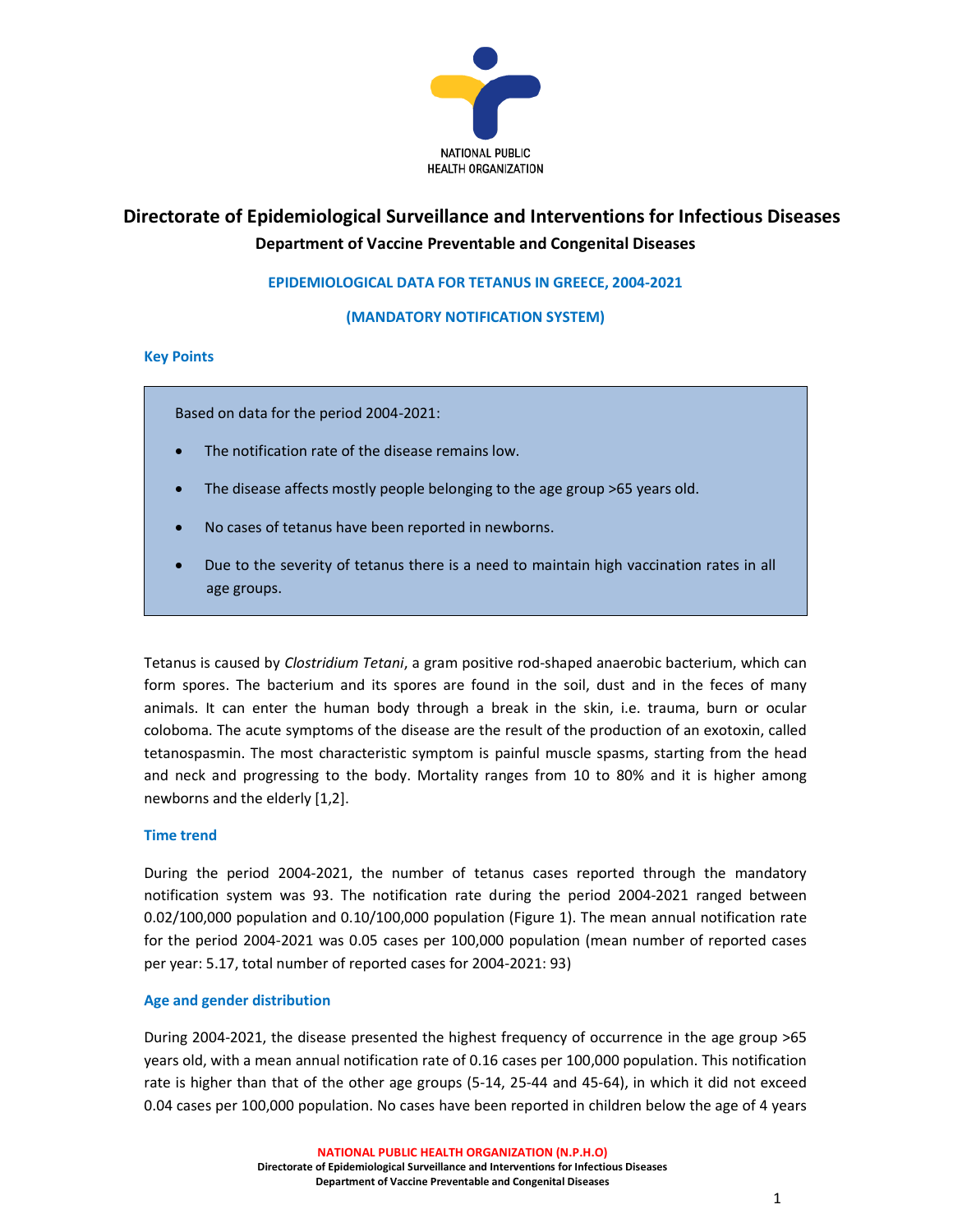old. The mean annual notification rate for men was equal to that for women (0.05/100,000 population).

## Geographical distribution

During the period 2004-2021, the disease presented the highest mean annual notification rate in Aegean Islands – Crete (0.11/100,000 population) whilst slight lower was the notification rate in the geographical areas of Central Greece (0.08/100,000 population). The mean annual notification rate for the geographical area of Northern Greece and Attica was 0.04 cases/100,000 population and 0.02 cases/100,000 population respectively.

#### Vaccination coverage – Risk factors - Burden of disease

Among 93 reported cases during 2004-2021, the majority (58 cases – 62.4%) were not vaccinated. Only 10 cases were reported being vaccinated against tetanus (4 with one vaccine dose, 2 with two vaccine doses, 1 with three vaccine doses while in 4 cases no information was available regarding the number of doses given). In 23 cases no information was available on the vaccination status. Especially in the age group of >65 years old, the majority of the cases was not vaccinated (90%).

During the same period, 91 (97.8%) cases were hospitalized, whilst 43 cases (46.1%) presented complications, especially from the respiratory system. The outcome for tetanus is usually good. During the period 2004-2021, there were only 4 deaths in adults >61 years old.

#### **Conclusions**

The mean annual notification rate for the period 2004-2021 was slighter higher than the mean notification rate for the EU and EEA/EFTA countries for the year 2018 (0.02/100,000 population) [3]. The fact that most reported cases were adults >65 years old mainly non-vaccinated, highlights the need to achieve high vaccination coverage in all age groups. To be noted that in adults who have been fully vaccinated against tetanus in childhood, a booster dose of Td or Tdap is recommended every 10 years, by the National Immunization Program for adults.

#### References

- 1. Tiwari TS. Tetanus. In: Control of communicable diseases manual, 20th edition. Heymann DL ed. American Public Health Association 2015; p. 607-613.
- 2. American Academy of Pediatrics. Tetanus In: Kimberlin DW, Brady MT, Jackson MA, Long SS, eds. Red Book: 2018 Report of the Committee on Infectious Diseases.  $31<sup>st</sup>$  ed. Itasca, IL: American Academy of Pediatrics; 2018: p. 793-798.
- 3. European Centre for Disease Prevention and Control. Tetanus Annual Epidemiological Report for 2018. Stockholm: ECDC; 2020. Available from: https://www.ecdc.europa.eu/sites/default/files/documents/Tetanus\_AER\_2018\_Report.pdf